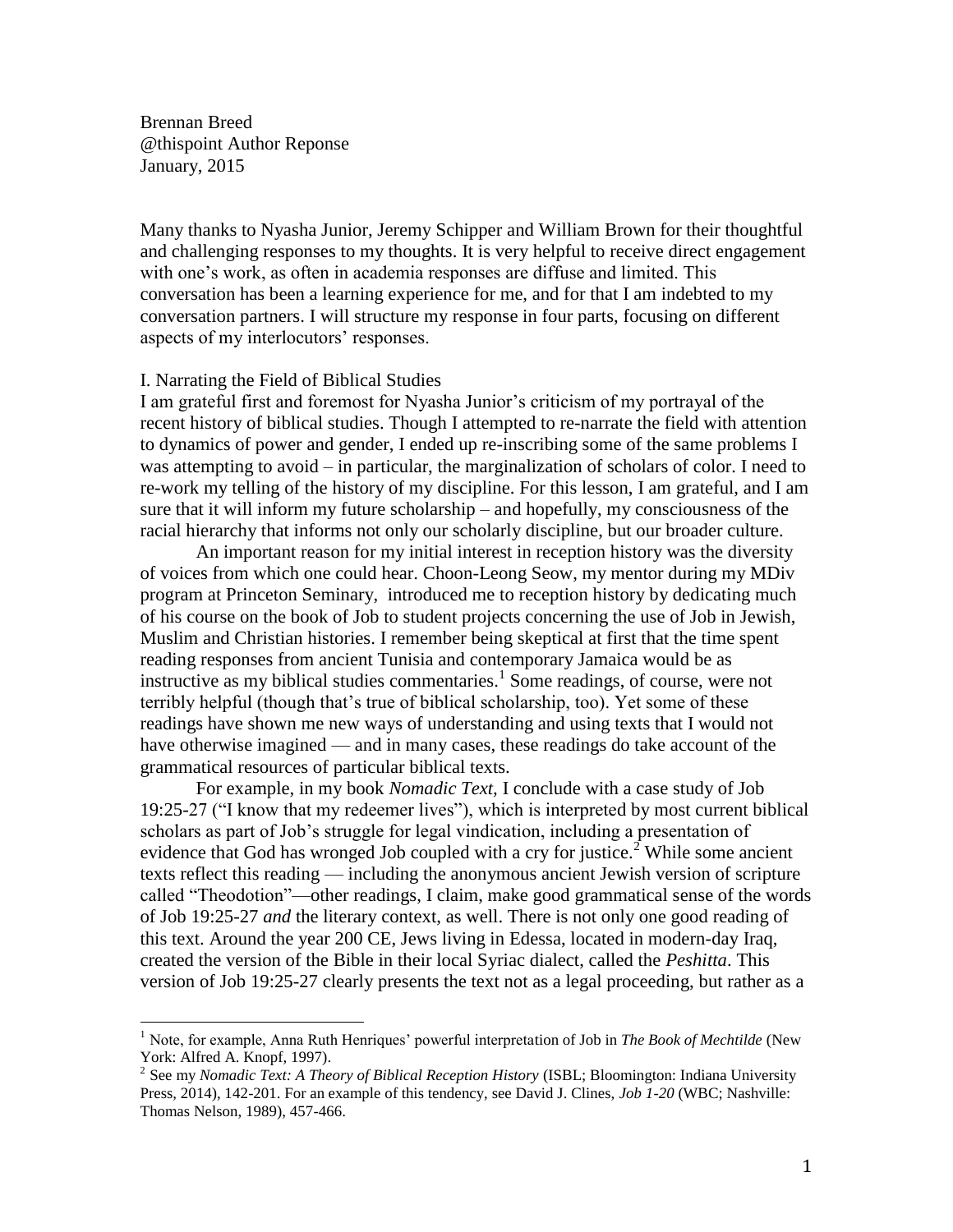hope for a theophanic encounter with the divine. As I argue, this makes quite a bit of sense not only of the Hebrew words but also of the story itself — especially because Job actually ends with a theophanic encounter (38:1-42:6). This reading is still exceptionally popular in rabbinic Judaism and Syriac Christianity, though the only currently working biblical scholar to even come close to this reading is Hector Avalos, who gestures towards its possibility.<sup>3</sup> I would not have thought much of this interpretive potential of the text of Job 19:25-27 had it not been for ancient Syriac-speaking Jews and medieval Jacobite theologians like Habib ibn Hidma Abu Ra'ita who carefully thought through this interpretation and argued for it.<sup>4</sup>

So, I think it is beneficial for biblical scholars to hear many such interpretive possibilities not only because it expands our understanding of what the text can say, but also because reception history offers an opportunity for biblical scholars to encounter greater diversity and help re-narrate the field in a much broader way. Through my recent contributions to Carol Newsom's Daniel commentary, I found myself reading and writing about interpreters situated in medieval Nubia, early modern Brazil, and  $20<sup>th</sup>$ century Korea.<sup>5</sup> This is highly unusual in biblical scholarship, but it is becoming more accepted, and I think this can push biblical scholars out of our often much too insular confines. But Junior's important criticism, which I will not forget, is that I cannot let my interest in, say, early modern Brazil absolve my neglect of scholars of color working today in biblical studies.

## II. Reception History and Biblical Studies

Jeremy Schipper wonders if biblical scholars make ideal reception historians, and suggests that other colleagues in the humanities may be better equipped for this task. As he points out, other scholars already study what happens to biblical texts in various historical contexts other than the ancient Near East, and Schipper also notes that my proposal privileges biblical scholars. To me, however, this is not an issue of privileging — rather, it is a question of focus, and of what questions will appeal to which scholars. I certainly agree that many scholars in other disciplines study biblical texts as they intersect with their own projects, and I am extremely grateful for their work. For example, Camilla Adang's *Muslim Writers on Judaism and the Hebrew Bible from Ibn*  Rabban to Ibn Hazm was extremely helpful in my work on the book of Daniel.<sup>6</sup> I certainly could not replicate this study. As Schipper says, people are already working on reception of the Bible in all sorts of disciplines, and with all sorts of specialty skills that I do not possess.

But scholars working in fields other than biblical studies will probably not trace the uses of a particular biblical text outside of their disciplinary boundaries. No one working in medieval studies or Islamic studies or Brazilian studies will decide to produce synthetic, broad histories of biblical texts that span many different historical contexts,

l

<sup>&</sup>lt;sup>3</sup> Hector Avalos, "Introducing Sensory Criticism in Biblical Studies: Audiocentricity and Visiocentricity," pages 47-60 in *This Abled Body: Rethinking Disabilities in Biblical Studies* (eds. H. Avalos, S. Melcher, J. Schipper; Atlanta: Society of Biblical Literature, 2007).

<sup>4</sup> See *Nomadic Text,* 195.

<sup>5</sup> See Carol A. Newsom with Brennan W. Breed, *Daniel: A Commentary* (Old Testament Library; Louisville: Westminster John Knox, 2014).

<sup>6</sup> Camilla Adang, *Muslim Writers on Judaism and the Hebrew Bible from Ibn Rabban to Ibn Hazm* (Leiden: Brill, 1996). See Newsom with Breed, *Daniel,* 251-252.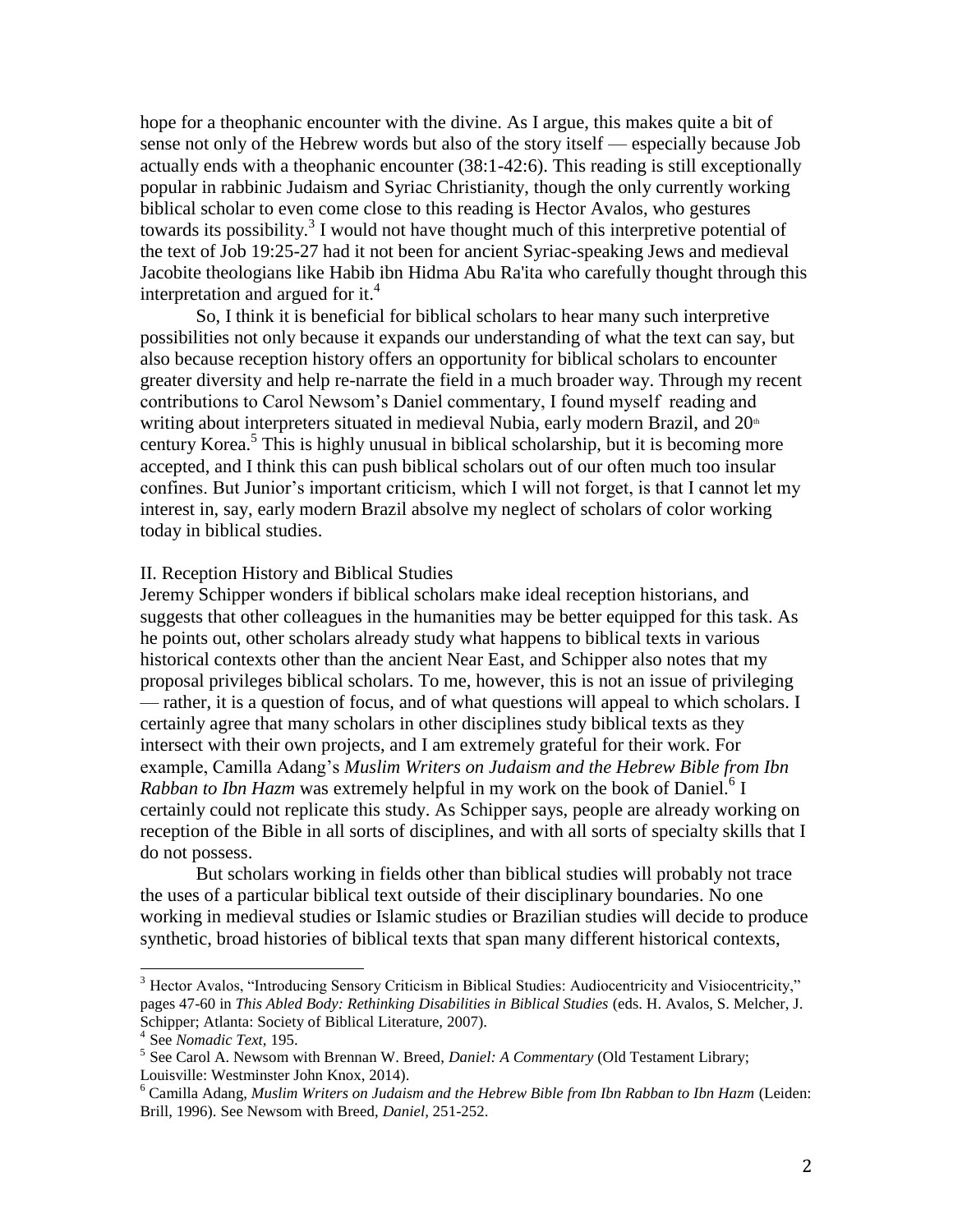religions, and cultural mediums reaching from the ancient world to the modern. A Brazilianist would rightly ask: why would I study the use of the Bible in medieval Iraq? The only thread running consistently through a broadly synthetic reception history of a biblical text is the biblical text. Thus, that task will always be left to biblical scholars. If it is anyone's job to study the biblical text—and in my mind, this means the biblical text wherever it may be read, copied, transmitted—it is ours.

Biblical scholars do indeed have to cooperate with scholars of other disciplines to achieve this with a modicum of sophistication, but this has always been the case. Biblical scholarship has always relied upon comparative linguistics, Assyriology, Egyptology, archaeology, ancient art history, sociology, and other disciplines which are external discursive fields. Yet this has never stopped biblical scholars from talking to people working in these other fields, interpreting and adapting their work to shed light on our own object of study. We would never be content to say, "Well, the Assyriologists have studied ancient sapiential literature, and that is their domain; either they must relate it to the literature of Iron Age Israel and Judah, or it will not happen." No, we read their scholarship, and talk to them, and then we produce new scholarship by means of their insights that focuses on our object of study. To me, it seems that "privilege" would better describe the assumption that someone else will do this synthetic work on our behalf. Shouldn't biblical scholars study the biblical text, wherever it goes? But this takes me to the next point of disagreement.

## III. Contexts and Texts

In their responses, both Nyasha Junior and Jeremy Schipper argue that texts do not actually escape contexts; instead, people take texts and manipulate them. Ultimately, this is a criticism that I attribute agency, at least in part, to the text. Yet I think that it is beyond doubt that texts do things that exceed the particular intentions of the people who use them, and even the people who write them, re-write them and canonize them.

First: do texts traverse contexts of their own accord, or do people have to carry them into every new context? Take a random book on a shelf in a library. It is certainly not moving spatially. But it is indeed moving through different historical contexts, even if no one takes it off the shelf and reads it for centuries. And like any machine, that text is capable of functioning whenever someone takes it down and opens it. The Dead Sea Scrolls, for example, sat undisturbed in caves for millennia, without any people to take them and carry them through the Roman era, the Byzantine era, the Umayyad and Fatamid caliphates, the Crusader kingdoms, the Ottoman empire, and so on. And at every point in their undisturbed rest, these texts persisted and held the possibility of reading that is, of saying something, and likely something different, to each different historical context. Texts are written precisely because they "drift" between contexts and yet remain powerful tools for making meaning, unlike many other objects that humans make. As archaeologists often note, much of the detritus of human civilizations has weak meaningmaking potential. But texts, even ones that use languages that have not been spoken for millennia, can continue to speak worlds into existence if only they are dug up and their code is cracked.

Moreover, when these texts finally are used, the people who read them are never entirely in control of what those texts might say or do. And neither are the people who wrote them, as all ancient authors have perished. People can try to control texts, of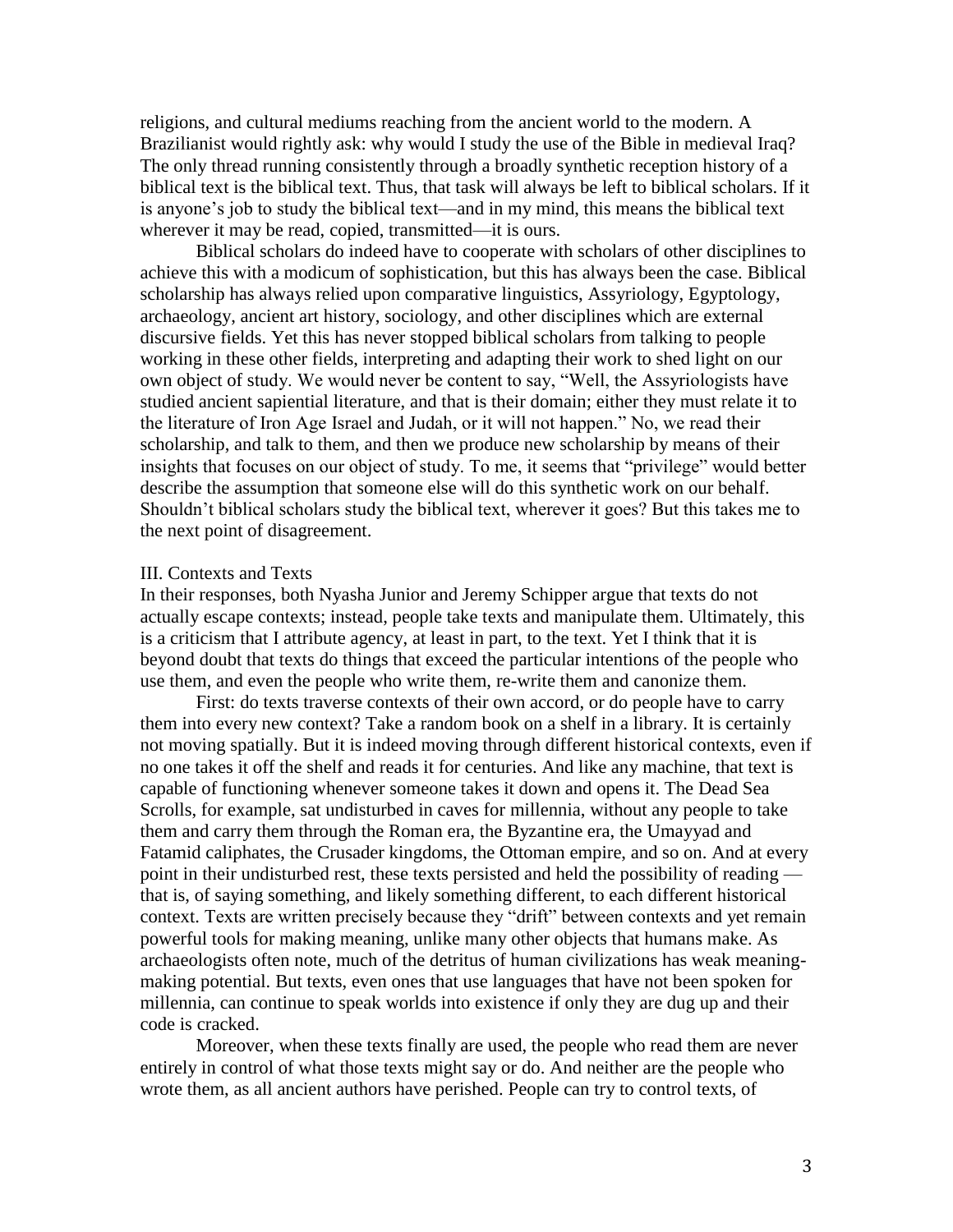course, but texts, like machines, always have more uses than one. This is part of what makes reception history so interesting: one can see the range of meanings and uses texts make possible by looking at what they have done in many different contexts. One can also see how texts are misused and misread, but I think it is possible to separate uses that respect the potential meanings that actually exist within a given text from uses that do not. Junior points out that throughout the history of western culture, Exodus 21 has supported the ideology of slavery, and she argues that this proves that this text did not escape its ancient context. Yet the resources provided by this text do not only allow for a defense of slavery; Exodus 21:16 was used often in abolitionist discourse—Denmark Vesey used this as his primary scriptural support for the 1822 rising, for example—as a radical anti-slavery, pro-rebellion text.<sup>7</sup>

Texts are not ever exhausted by one reading, just like a particular tool is never exhausted by only one use. A knife can be used to attack, to defend, to open a can or whittle a toy. Biblical texts can be used to do many things, too—some of them constructive, some of them beautiful, some of them dangerous. As Rhondda Robinson Thomas shows, Exodus served white Puritan interests as a defense of slavery, but was reappropriated by African migrants and slaves as a text of liberation; yet Safwat Marzouk argues that this liberative use often marginalizes Egyptians, while Jon Levenson argues that all of these readings sideline the particularity of Jewish uses of the text. <sup>8</sup> Who is right? And by "right" do we mean ethical "rightness," or historical actuality, or purely grammatical correctness? Perhaps these texts provide provide multifaceted, and sometimes contradictory, resources that different people can put to different uses. I think reception history can chart many of these uses, analyze why these texts can function in particular ways in particular contexts, and note the ethical impact of different sorts of use. Ultimately, we might be able to discern the particular resources that a text might offer to any given context. But I think that our own historical and imaginative limitations keep us from seeing most of what biblical texts can do, which is why we must look to many other contexts to teach us what we are missing.

Moreover, I think it is limiting to simply ask about reader intentions, just as it is limiting to ask about an author's intentions. People's purposes do not explain all the impact that their readings (and writings) inevitably have. For example, I don't think that modern Christians set out with the intention of making a monster out of modern Egyptians with their readings of the Exodus. But this impact nevertheless occurs. How do we theorize this impact that exceeds intention? I think the concept of "potentiality" is a helpful place to begin; as Brian Blount argues, "Texts do not have 'meaning.' Instead, they have 'meaning potential."<sup>9</sup> I think that biblical scholars need to work much harder to theorize this potential that exceeds any single reading, interpretation, or use. When we argue about what a text "really means," what are we doing? And if texts can mean lots of different things, then how does that change our understanding of our job of biblical

 7 See John Coffey, *Exodus and Liberation: Deliverance Politics from John Calvin to Martin Luther King, Jr.* (Oxford: Oxford University Press, 2014), 162, see also 87.

<sup>8</sup> See Rhondda Robinson Thomas, *Claiming Exodus: A Cultural History of Afro-Atlantic Identity, 1774- 1903* (Baylor University Press, 2013); Safwat Marzouk, "The Exodus: A Christian Egyptian Perspective," http://www.huffingtonpost.com/safwat-marzouk-phd/the-exodus-a-christian-eg\_b\_6330118.html; Jon D. Levenson, "Exodus and Liberation," *HBT* 13 (1991): 134-74.

<sup>9</sup> Brian K. Blount, *Cultural Interpretation: Reorienting New Testament Criticism* (Minneapolis: Fortress, 1995), viii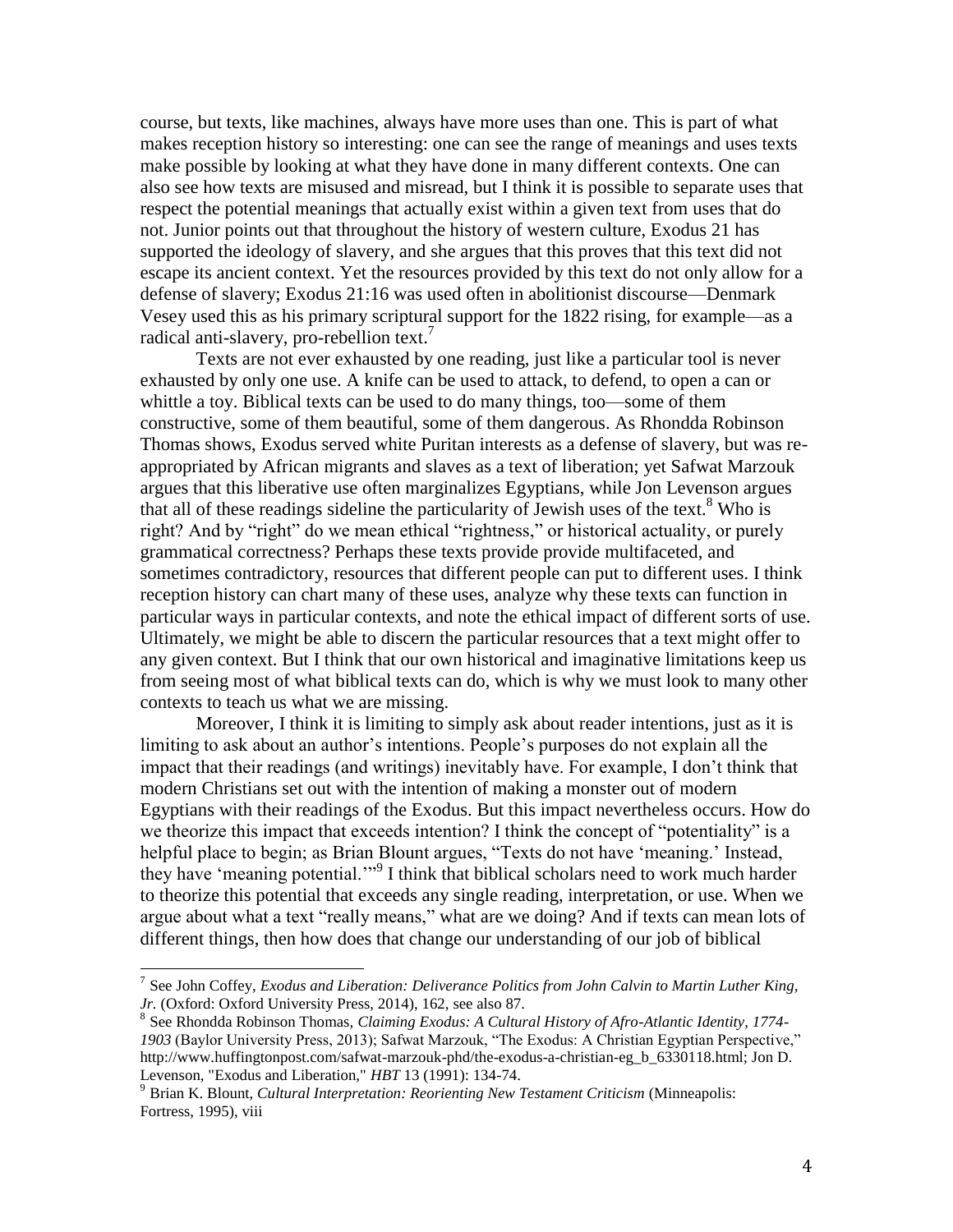criticism?

Finally, I think it's important to address the problematic assumption, prevalent in biblical scholarship, that a biblical text is a single thing. That is, people think about the book of Daniel as a something concrete, with one true identity, as if it is a person with one concrete body. I am right here, and the book of Daniel is right over there. Yet the book of Daniel has *always been* — from the moment that it was first committed to writing — something in flux, with multiple "bodies" co-existing all at the same time, and sometimes in the same place. How could that be? Well, chapters 4-6 of Daniel occur in several ancient forms *so different* that none of them are original.<sup>10</sup> The original oral versions of these legends, which were always changing, eventually were written down in different forms, and the rest of the book of Daniel grew from there. So: there is no original book of Daniel. And if there is no concrete beginning, then how would we measure a concrete end point when the book was "completed," since there always were and still are—multiple forms out there? For reception history, the upshot is that there can be no "correct" form distinguishable from "later" (and thus less important) forms. Or is one of these forms — say, the Greek version still in use by the Eastern Orthodox Church, or the Masoretic version that is in use by rabbinic Jews, Roman Catholic and Protestant Christians— truly more original or more final than the others? If so, how is it better? Who gets to decide, if there is a decision to be made?

Perhaps I am wrong about his analysis, but Schipper seems to assume that biblical scholars need to study things that happened before late antiquity, and leave it to other scholars should study other eras. Yet why is late antiquity the dividing line of "real biblical scholarship" if there is no natural, objective, universal line dividing the "biblical" era from "later" contexts? Moreover, Daniel can't *really* say only one thing if it occurs in many different forms at all points in time.

## V. Authority

 $\overline{a}$ 

In his response, Bill Brown raises a number of different questions concerning biblical authority, including the judgment of particular texts and readings. How should we determine which interpretations and uses are better than others? Is there only relativism and personal preference? And what effect does this have on our theologies of scripture and biblical theologies? I cannot address all of these concerns here—and there is much work that I need to do before offering a coherent response, and indeed my opinion on these matters is likely not terribly important. But I will offer a few thoughts.

On the subject of judging a text: I think this is a serious issue in biblical scholarship. When scholars say that one text is "better" than another, or one understanding of a text's meaning is "preferred," what exactly are we saying? Almost always, the answers to two crucial questions remain unarticulated: (1) What standard is being used to compare the texts or interpretations?, and (2) What criteria is being used to measure the comparisons between the texts or interpretations? For example, when scholars say that the one ancient version of the book of Daniel is to be preferred to another version, both the *standard of comparison* and the *criteria* used to measure are usually unclear. This is, I believe, because scholars have not much thought about them. When they do, we find complicated, obscure and self-contradictory statements about

<sup>10</sup> See Newsom with Breed, *Daniel,* 2-11.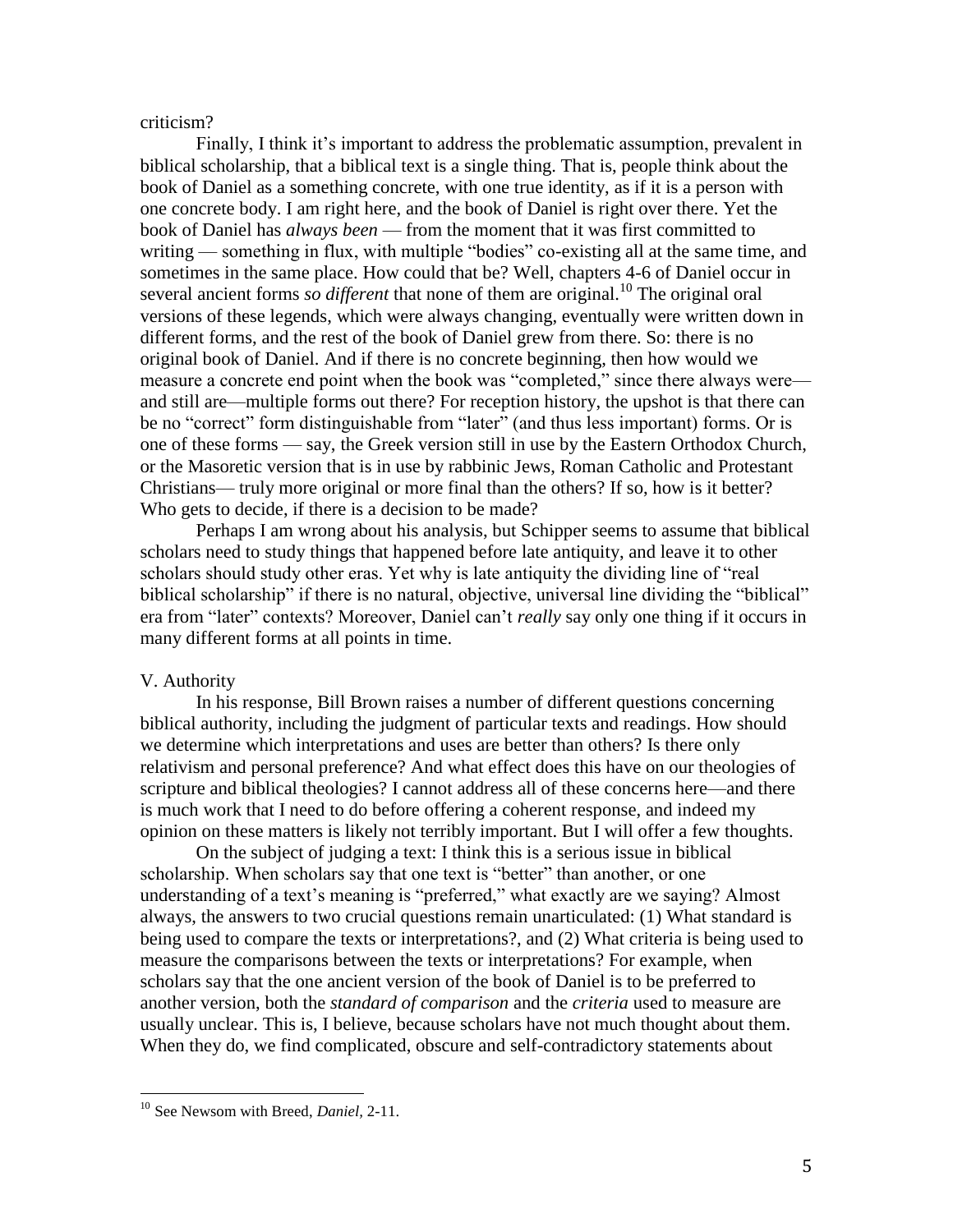"final texts that were not actually final."<sup>11</sup> And when pushed, usually text-critical scholars admit that their own theological and communal commitments<sup>12</sup> lead them to make the decisions that they do. That is, of course, perfectly fine with me—so long as the scholars openly admit this, and do not make their decisions look objective as opposed to committed.

I think that interpretive decisions are very similar to text-critical decisions: there are many different questions that can be asked, and none are naturally more important than any other. Perhaps one scholar wants to evaluate interpretations of a given text based on their ethical consequences, saying that some readings are better than others because they contribute more to human flourishing. Perhaps another scholar says that "bad" readings are ones that could not have been possible in the ancient context, and that "good" readings are probably identical to whatever the author thought that he or she was saying (always a tricky proposition). Perhaps yet another scholar tries to name all the meanings of a text that would have been possible in its ancient context. One could also evaluate versions of biblical poetic texts or narratives based on their relative aesthetic value—is one version of Daniel a better story than the others, or is it worse? Scholars can also look at political implications of texts and their interpretations, and scholars in religious institutions should also, I think, pay attention to the various theological potentials of texts and interpretations.

These are all fine goals, and none of them are any more "scholarly" than any other. If some of these goals were more important than others, how would we know? By what criteria would we measure this importance? Theological, ethical, political, historical, and aesthetic judgments can all be helpful (if they are carried out rigorously and critically). But scholars need to be aware of what they are doing, and be forthright about the criteria used to judge the texts and interpretations according to particular standards. This, I think, is more important than sorting out the relative importance of big questions.

In terms of theological interpretations, I think that analyzing the many theological voices speaking in biblical texts is crucial. Moreover, I think that recognizing the potential for many different ethnological messages to come *from the same text* is equally important. That is, the Noah story in Genesis 6-9 does not *have* a theology, because it is composed of two different stories of Noah that were edited together into the book of Genesis.<sup>13</sup> These two different ancient versions of Noah offer quite different depictions of God. And yet, neither of these ancient versions offers only one clear portrait of God: rather, they both offer tools for making theology that is shaped in particular ways. They each provide different theology-producing resources.

This isn't interpretive relativism, however: I don't think that people can do just anything with any text. If someone claims that Genesis 6-9 presents no ethical quandaries whatsoever, I would say that misrepresents the potentials provided by the text. But I also do not think that Genesis 6-9 provides only one understanding of the particular ethical quandaries that the story (or stories) presents, nor does it prescribe one particular

 $\overline{a}$ 

<sup>11</sup> See, for example, *Nomadic Text,* 27-34.

<sup>&</sup>lt;sup>12</sup> See, for example, my discussion of Emanuel Tov's tacit admission of the religious grounding for his text-critical decisions in *Nomadic Text,* 24-25.

<sup>&</sup>lt;sup>13</sup> See Ingrid Lilly's "Flood of Noah" website, particularly the article "Four Guys in a Boat" by Christopher B. Hays: http://www.floodofnoah.com/#!ane-gilgamesh-flood-comparativ/c1jce